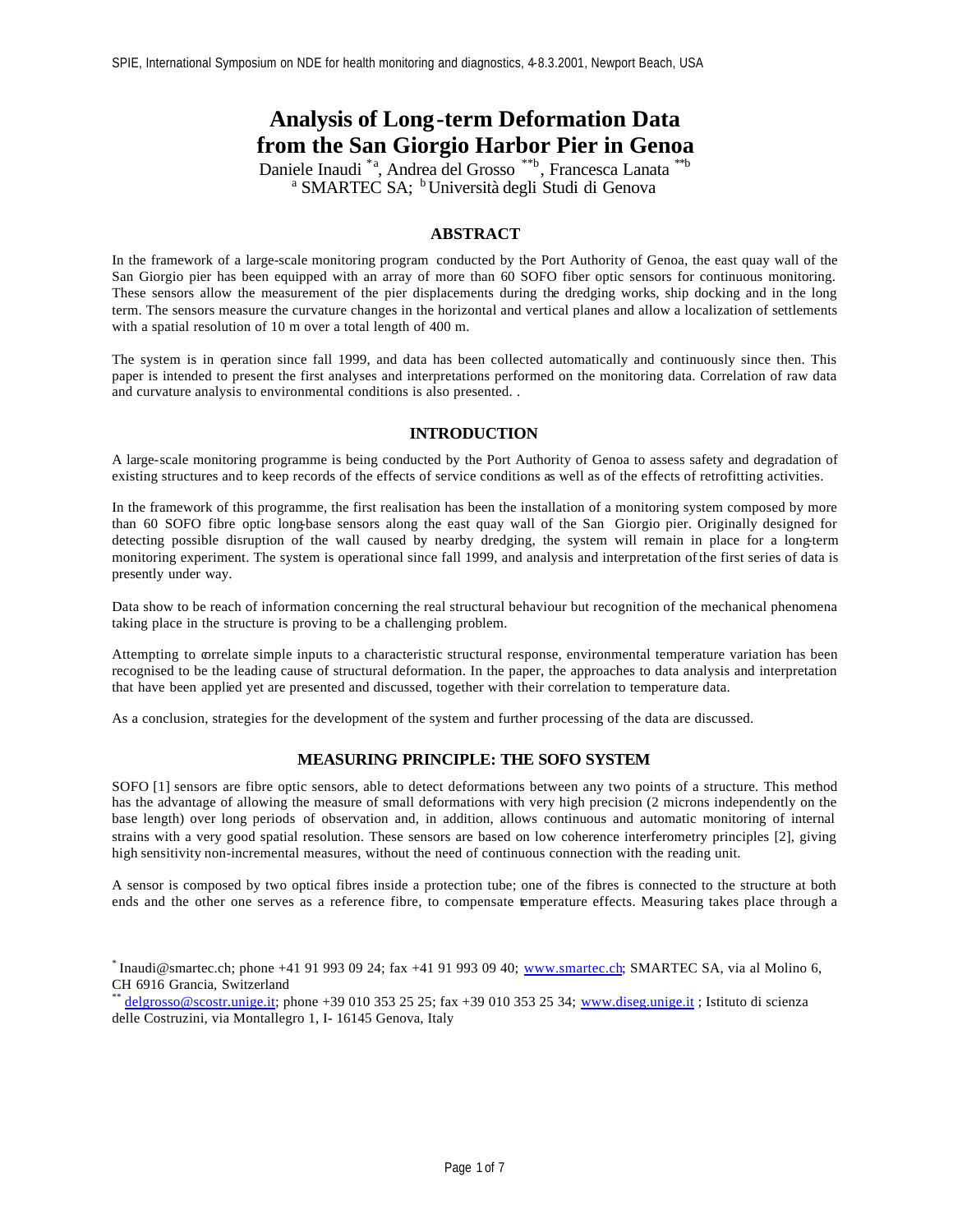coupled path interferometer, composed by a first interferometer measuring the difference between the optical path in the two fibres, and by a second one that translates the first interferogram into a displacement.

The system is insensitive to external environmental disturbances like temperature, eddy currents, electromagnetic fields, corrosion, humidity and vibrations [3].

#### **DESCRIPTION OF THE MONITORING PROJECT**

The San Giorgio pier is used for coal import and it has been recently subjected to a retrofitting programme, partly under way. The facility has been realised in the 20's and the vertical walls delimiting the quays are made of heavy concrete blocks; more recently, a further section has been added to the pier in order to increase berthing space and actually the pier measures 400 metres in length. Planned developments consist in dredging of the east basin from the actual 11 m to a water depth of 14 m, to allow berthing of bigger ships: this work has been planned for 2001, and has required the strengthening of the east wall (Figure 1).

Retrofitting of the wall has been performed in 1998; to avoid disruption of the wall during dredging, the structure has been underpinned with jet-grouting columns up to the depth of 18 m, and the blocks have been connected by means of vertical steel rods. Stability has been improved with permanent active tendons installed along the entire length of the pier. After execution of the consolidation works, the east wall has been equipped with a system of sensors in order to study the structural movements over a long period of time [4]. Monitoring has the objective of detecting deviations from normal structural behaviour that may indicate a state of damage in the structure. Therefore, monitoring is organised in distinct phases: the first phase, before dredging operations, has the aim of determining what a *normal* structural behaviour can be; a second phase, during dredging, will be intended to detect potential damaging of the wall caused by the works and, finally, a third phase will involve health monitoring in the long term.

The quay wall has been equipped with 72 SOFO sensors (67 of them continuously functioning), installed in such a way to have 3 sensors for each measuring section (Figure 1). All sensors have an active length of 10 metres; sensors have been positioned at the 3 vertices of the service gallery located in the crown blocks, except in the last extension part, where no gallery was built: therefore in the last 5 sections only a pair of sensors have been installed in the upper surface of the crown block, underneath the pavement. Cabling of sensors has been organised in three groups (A, B, C, starting from the sea side), each one controlled by a junction box collecting 24 optical cables. The junction boxes are in turn connected to the reading unit by means of cables located in an underground duct. The reading unit is connected to the sensors through a programmable optical switch. Data are collected and stored in a computer database (SOFODB). In the next future, the reading unit will be connected to the Port of Genoa Information Network and the database will be made available on-line.



Figure 1 : Quay wall cross-section; strengthening works and sensor locations.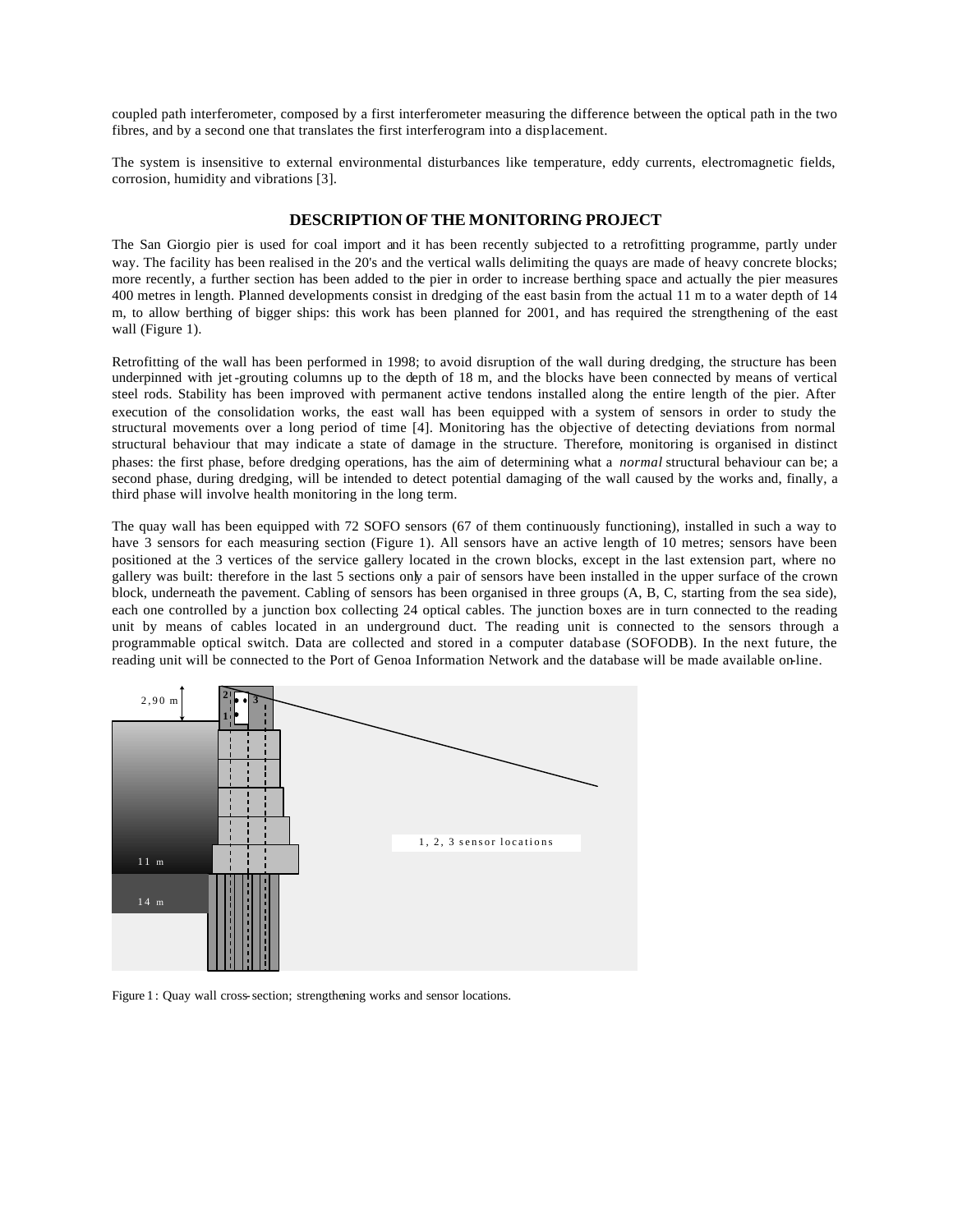#### **DATA ANALYSIS AND INTERPRETATION**

SOFO sensors have been extensively applied in the monitoring of bridge girders in Switzerland. To carry out interpretation of the readings and correlation with the mechanical behaviour of the structure, a computer method has been implemented at IMAC, Polytechnic of Lausanne. The algorithm, named SPADS, has been successfully tested both in laboratory experiments and in the field.

According to this algorithm, developed by S. Vurpillot [5], the structure is subdivided into *macro -elements*, each one containing several *cells* in which the sensors are installed. Readings are collected through *data acquisition campaigns*. From the data of each campaign, an average curvature is computed for every cell, both in the vertical  $(C_2)$  and in the horizontal (Cy) planes. Computation is performed from the equation of plane deformation for two-way bending, using the sensor position matrix **X** and the measurement matrix Q:

(1) 
$$
\begin{pmatrix} c \\ a \\ b \end{pmatrix} = (\mathbf{X}^T \cdot \mathbf{X})^{-1} \cdot \mathbf{X}^T \cdot \mathbf{Q} \Rightarrow C_z = -\frac{b}{L_{cells}}
$$
 (2)

where a,b,c are the equation coefficients. A polynomial fitting of the curvatures for each cell is then computed for every macro-element :

$$
(3) \hspace{1cm} P_n(x) = \sum_{i=1}^n a_i \cdot x^i
$$

In the case of displacement analysis for beams, double integration of these polynomials gives the deformed shape of the structure.

This procedure is not completely applicable in the case of the quay wall, because it does not behave as a flexural element. However, the concepts of macro-elements and cells have been retained in data analysis, to transform sensor strain data into curvatures.

After a few months, needed for the tuning of the system, the data have been permanently stored in the data base starting from 30 November 1999; acquisition campaigns have been programmed four times a day, each campaign elapsing 15 minutes to completion. Monitoring has been therefore addressed to characterise a long-term structural response. It is planned to analyse short-term phenomena, like crane operations, at a later stage.

For the analysis of the data, the structure has been divided into 24 cells. The analysis of raw data has shown that the 3 sensors included in each standard cell give very similar relative displacements during time, with differences of the order of 1mm/100, i.e. of the same order of magnitude of the sensor precision.

Among the various environmental sources causing long-period displacement of the wall, it has been found that temperature is playing the most important role. No apparent influence of the amount of coal stored in piles on the quay has been found. Correlation to environmental temperature has been therefore studied to a greater extent.

In all the cells, it has been apparent that response to environmental temperature variations is delayed by a few days, due to the thermal inertia of such a massive structure.

Sensor readings can be put in strict correlation with temperature variations, but different sections may respond to temperature in a different way. In particular, cells containing joints in the crown blocks give responses out-of-phase with respect to temperature variation, while monolithic cells give responses in-phase.

The plots in Figure 2 and 3 show the different behaviour of the two types of cells. The difference is visible considering biweekly thermal variations (shown in tenth of degree Celsius) as well as in the complete observation period (winter cycle and beginning of summer cycle).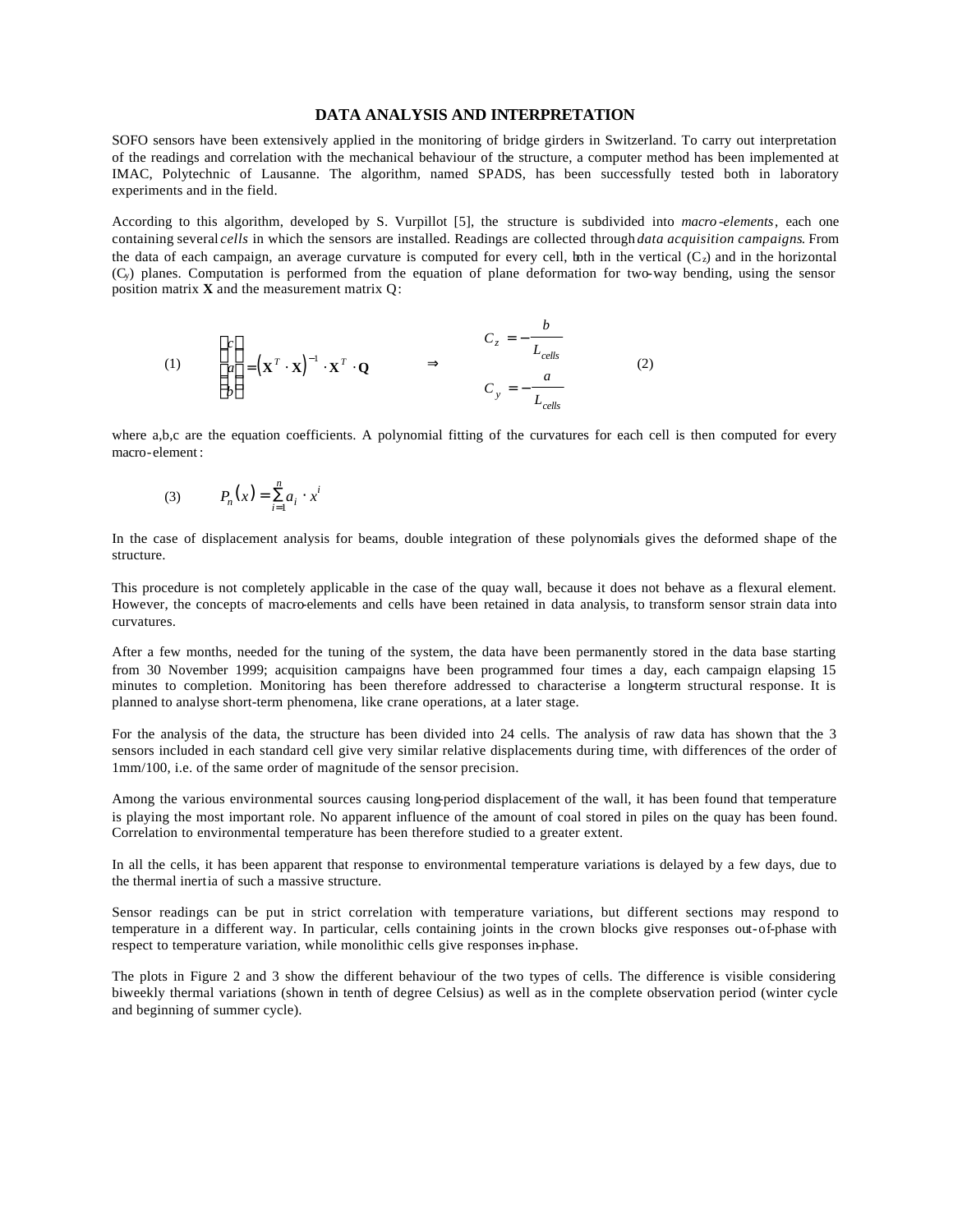The analysis has been repeated in terms of curvatures. The horizontal and the vertical curvature have been determined applying equations (1) and (2) in a simplified form, because each cell contains only three sensors at the corners of a triangle.



Figure 2 : Time-strain-temperature plot for a section in-phase with thermal variations.



Figure 3 : Time-strain-temperature plot for a section out -of-phase with thermal variations.

Curvatures have also been correlated to temperature variations. In terms of curvatures, the response of the structure is smoother but the most important information is retained. In particular, the response of a cell is still influenced by the presence of joints, but no clear information on discontinuity is detectable from the curvature plots.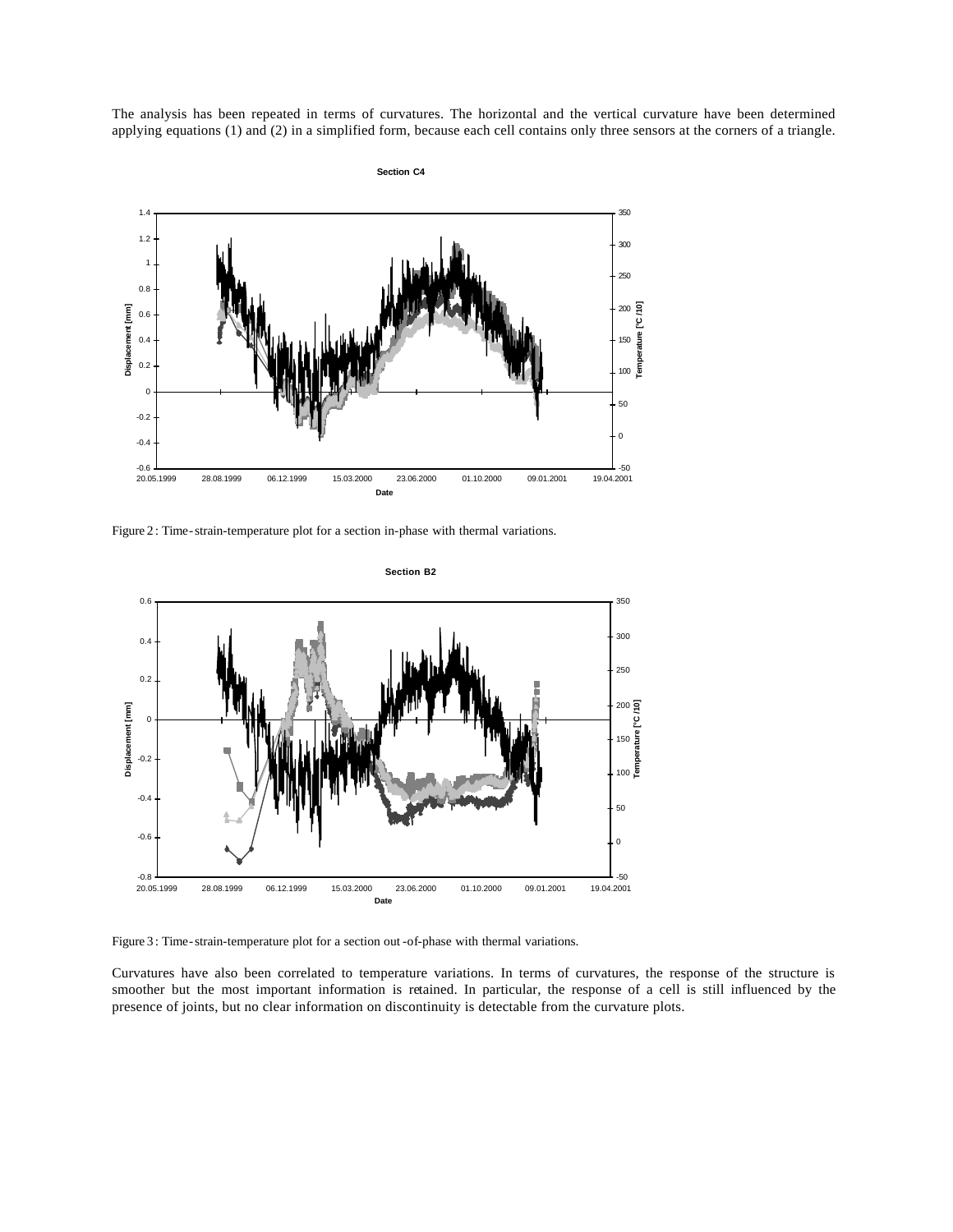Figure 4 shows the recorded deformation as a function of the ambient temperature. A correlation is clearly visible and a thermal expansion coefficient of about 25  $10^6$ /°C can be found. The plot presents a large dispersion; this is due to the response time of the structure that creates a hysteretic curve. In the near future it is planned to measure the concrete block temperature instead of the ambient temperature, as this first should be better correlated with the pier deformations.



 **Sensor C31, period 01/05/00-20/11/00**

Figure 4 : Displacement-temperature correlation for one Sensor

Figure 5 illustrates the plots of the time history of the curvature in a typical section, compared with the time history of the environmental temperature.

Time-delay due to the thermal inertia of the structure is visible from the plots.





Figure 5 : Time-curvature-temperature plot.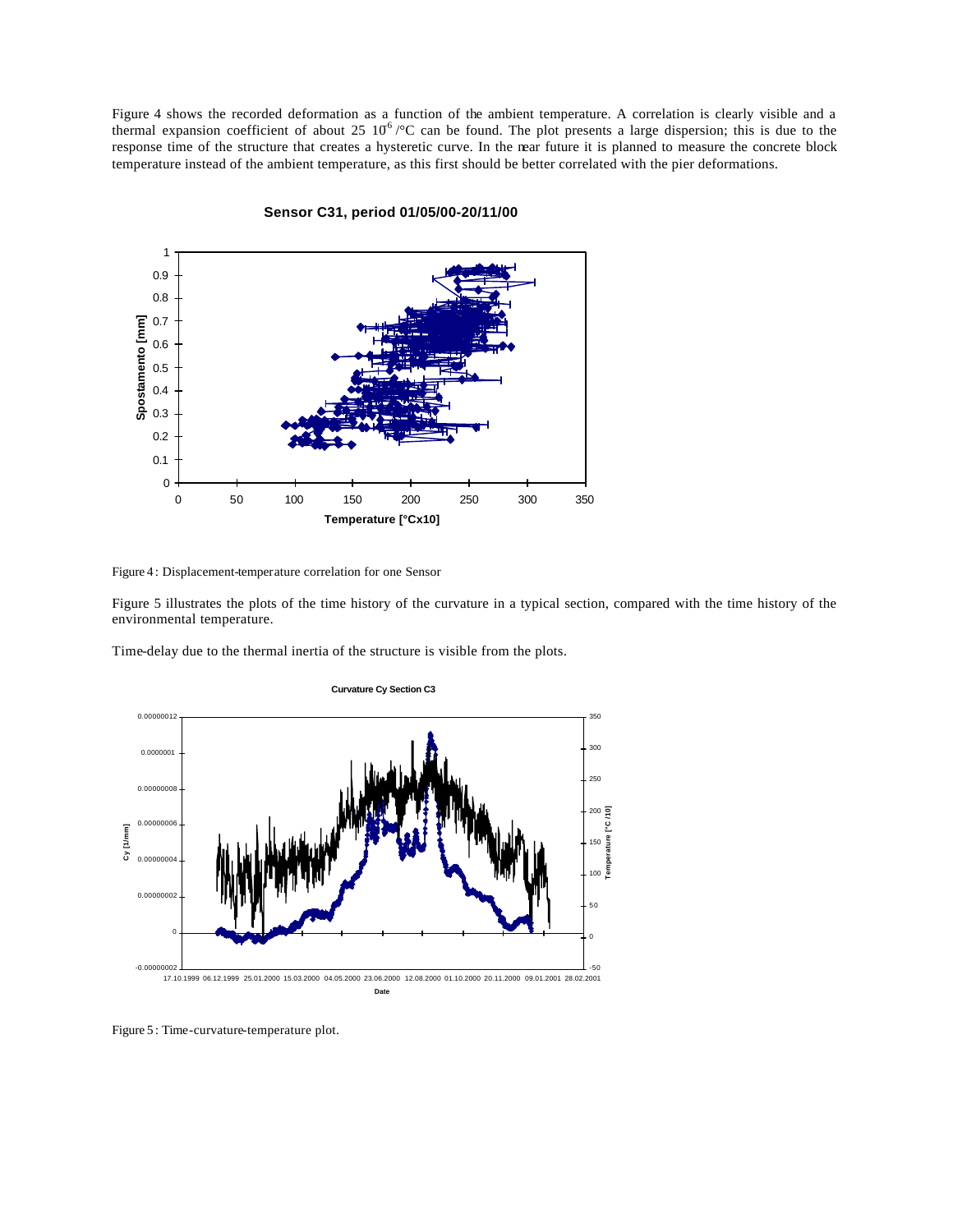Since thermal effects have resulted to be the most important factor influencing the monitored response of the quay wall, more detailed analyses have been carried out. In particular, the comparisons have been repeated taking into consideration only the campaigns performed at the same hours. These comparisons have led to observe that, during the day, anomalies appear in the correlation between temperature variations and observed response. An attempt has been made to attribute such *disturbances* in the response to terminal operations. However, no correlation has been found between such disturbances and the presence of ships at the berths.

Figure 6 shows a typical plot of the curvature versus time and temperature, derived from the readings of a cell taken at the same time of the day.



Figure 6: Time-curvature-temperature plot for the same hour.

To conclude the presentation of curvature analysis, a global view of the quay wall response, in terms of curvature as a function of space and time, is presented in Figure 7. It is observed that the response close to the pier root (left) is smoother than the response derived from the sensors located at the sea-side end. In particular, the sensors located on the surface of the blocks seem to give a less significant response.



Figure 7 : Time-curvature-space plot for the entire wall.